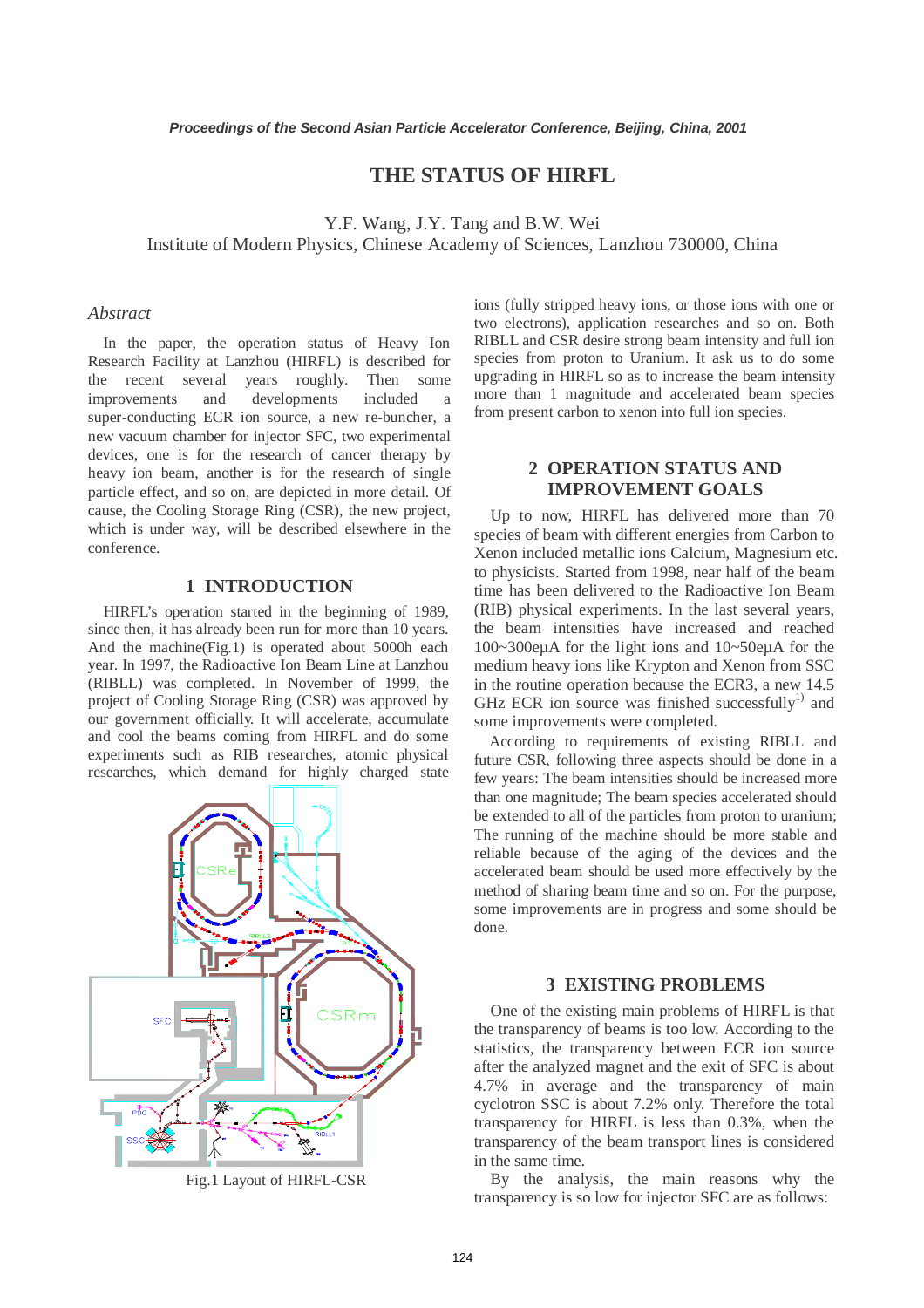stray magnetic field for SFC and vacuum pressure for SFC.

 For SSC, the reasons are as follows: mismatching between two cyclotrons and energy mismatching between two cyclotrons.

## **4 SOME IMPROVEMENTS**

In the past several years, some improvements were made such as improvement of the source beam line located between ECR ion source and injector SFC, designing and constructing of a new ECR ion source  $\left[1\right]$ , control system converted from central mode to distributed mode, the improvement of cooling water system and so on.

In order to solve the problems and accomplish the expected goals mentioned above. Some improvements are being made and some prepare to be made.

#### *4.1 Manufacture of a New Rebuncher B1*

A new rebuncher B1 including a cavity, a generator and so on is manufacturing in Shanghai and in



Fig.2 Schematic drawing of the new B1 cavity

Nanjing respectively. The rebuncher was redesigned with new structure and new parameters. It will be finished by the end of the year. The construction of new rebuncher B2 will be started next year after the new B1 is tuning successfully. Use of the new B1 and B2 will improve the longitudinal property of beam and enhance the transparency of beam in SSC obviously.

## *4.2 Manufacture of The New Vacuum Chamber for SFC*

In order to improve the vacuum performance of SFC, a new vacuum chamber with two layer walls is in construction now. It divides into two parts. The first one is in the center of the machine that will keep the

vacuum pressure better than  $1 \times 10^{-7}$  Torr for beam



chamber

running<sup>[2]</sup>. The second one divides two parts too located between the first part and upper magnetic pole and between the first part and down magnetic pole, respectively to keep poor vacuum pressure. All of the trim coils, harmonic coils and so on are put in the second part. The advantage of improvement of vacuum pressure is not only to increase the intensity of heavy ion beams but also make the very heavy ions like lead, uranium and so on to be accelerated possible. The fabrication of this vacuum chamber will be finished in the end of the year. And it will be installed late soon.

#### *4.3 Decreasing of Stray Field of SFC*

In the meantime of constructing the new vacuum chamber mentioned above, the problem of stray magnetic field around SFC is considered. According to the possibility of space, on the two sides of the old magnetic yoke, the iron plat with thickness of 15 cm is installed respectively to decrease the magnetic saturation in yoke. And under the SFC and on the ceiling of the underground in which the ECR ion source and the successive transport beam line are fixed, a piece of iron with thickness of 2 cm will installed to shield the stray field. According to the computation by using MAFIA, the strength of the stray magnetic field will be decreased to the one third of original one. So the magnetic mapping of SFC should be made again next year.

## *4.4 Promote of the RF Voltage for SSC*

The voltage amplitude of rf cavities for SSC should be increased. Up to now the RF voltage amplitude afforded to be applied is less than 120 kV. It is lower than expected ones. This summer, in the period of machine shut down, after some improvements, the results seem better. The voltage of 180 kV could be